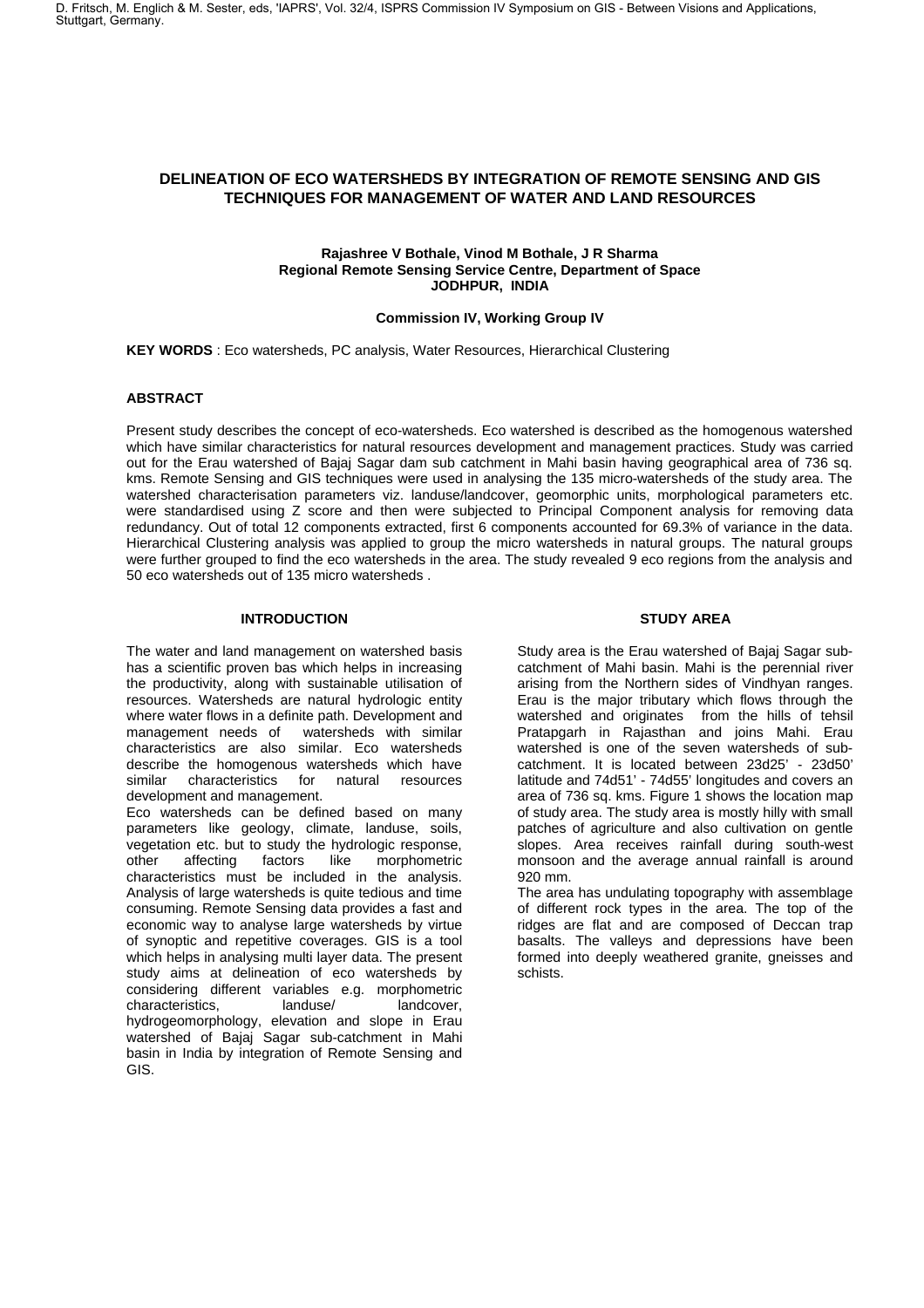# **DATA SET**

IRS - 1B LISS II data of path 30 and row 51 with 36 m resolution was used for the analysis. The date of pass of satellite data was October 1994 and March 1993. Survey of India toposheets at 1:50,000 scale were also used.



#### **METHODOLOGY**

Methodology consisted of major two parts

- Preparation of data base
- Analysis of database

Flowchart of methodology is given here.

**Preparation of database -** For the preparation of database following steps were carried out

**Extraction of study area** - Study area mask was prepared and after downloading the LISS II bands, data pertaining to study area was extracted using the mask.

**Landuse/landcover classification** - Supervised classification techniques with Maximum Likelihood algorithm were used for the classification. A total 9 categories were identified. Areal statistics for cropland, four categories in forest land, two categories in wasteland and waterbodies along with settlement was calculated.

Flowchart for methodology



**DEM generation** - For the generation of DEM, contour lines were scanned from 1:50,000 scale toposheets having contour interval of 20 m. The scanned and corrected contours were labeled with elevation values using a labeling package called ICOLA developed indigenously. Drainage lines were also scanned and corrected. DEM and drainage lines were given as input for generation of DEM of the study area. Slope map was calculated from DEM and

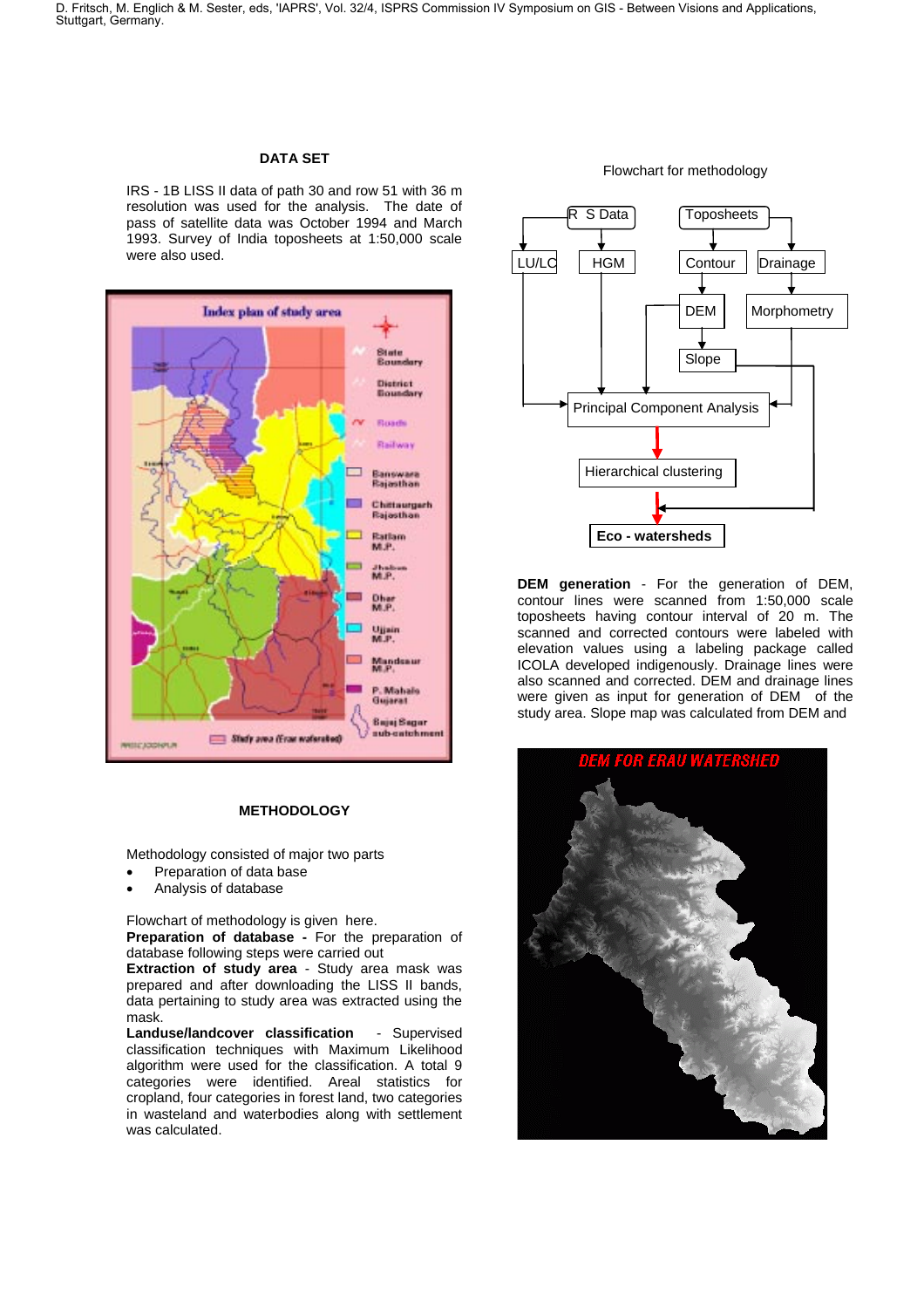was given as additional input while defining eco regions. Figure 2 shows the DEM for Erau watershed.

**Extraction of micro watersheds** - DEM of the watershed area was given as input to automated extraction of micro watersheds. Total area was divided into 135 micro watersheds. The average area of watershed was around 5 sq. kms.

Preparation of hydrogeomorphology map Hydrogeomorphological units play a vital role in analysis of any watershed. Hydrogeomorphological map was prepared for entire area. Eight units of hydrogeomorphology were identified and their extent was found out for each micro-watershed.

#### **Analysis of database**

**Calculation of morphometric parameters** - Morphometric parameters are of utmost important to understand the behaviour of any watershed. A total of 6 parameters were calculated for all 135 microwatersheds. Bifurcation ratio, total stream length, circularity, drainage density, total number of streams are the morphometric parameters calculated in the study.

**Univariate statistics** - Statistical parameters viz. minimum, maximum, mean and standard deviation were calculated using data from all the 135 watersheds and are tabulated in table 1.

**Calculation of Z scores** - The variable used in the analysis are of different nature and with different units of measurement. To get a standardised data, Z score was calculated for each parameters.

**Principal Component Analysis** - To understand the behaviour of all the parameters pertaining to study area, and to reduce the dimensionality of database, the data pertaining to 22 variables of 135 microwatersheds were submitted for Principal Component Analysis. The Principal Component Analysis reduced the dimensionality of data. Table 2 shows the results of PC analysis in the form of percent variance and the component loading done in Erau watershed. PC extracted 12 components, accounting for a total variance of 92.7 %. The first component correlated the area of watershed with landuse/cover category, length of stream and total length of streams accounting for 22.3 % variance. Second component highlighted relation of elevation with good and moderate forest and the geomorphological category structural hill with 17.0 % variance. The third component has high loading from buried plain accounting for 11 % of variance and fourth component has high loading from water and pediments. Pediplain and degraded forest have high loading on fifth component accounting for 6.1 % of variance. Other components highlighted the other parameters.

**Hierarchical Cluster Analysis** - The PCA scores on the components were submitted for grouping analysis. The average linkage method was used for analysis.

All the watersheds were initially grouped into 100 groups. These were further grouped in 79 and finally 50 eco watersheds were developed. The grouping and regrouping can be done as per the planning requirement. Finally all the 135 micro watersheds were grouped in 9 eco regions. Fig 3 shows the eco watersheds of the study area.

#### **PLANNING THE WATERSHED**

 Water resources planning in any watershed calls for characterisation of watersheds. Response of the watersheds vary as per physiographical and landuse/cover conditions. The grouping of microwatershed resulted in 9 eco regions. The planning needs of each eco region defer as characteristics of each region is given here.

Region 1 - Agricultural land, irregular plains, good drainage, low elevation, less slope

Region 2 - Waste land, irregular plains, medium elevation, moderate drainage, medium slope

Region 3 - High elevation, hills and undulating plain with agriculture, medium to high slope

Region 4 - High elevation, plateau, agriculture, plain

Region 5 - Low elevation, plains, cropland, wasteland, medium slope

Region 6 - Moderate to high elevation, open forest, medium to high slope

Region 7 - Medium elevation, scrub land, pediplains

Region 8 - High elevation, steep slope, hills, good forest

Region 9 - Areas around reservoir

Figure 3 : Eco watersheds for Erau watershed

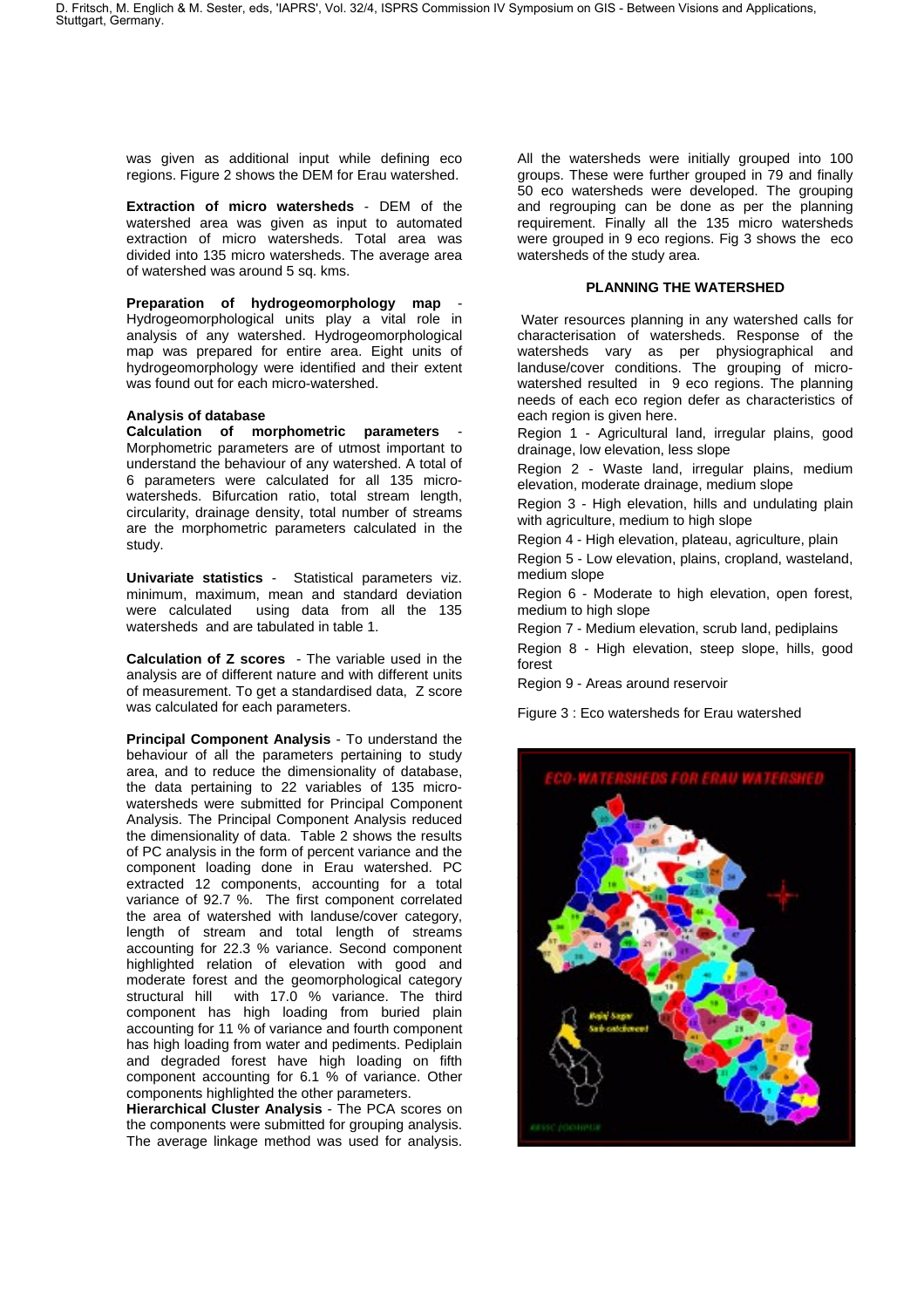These regions are categorised by taking all the possible inputs for water resources development and management , hence a specific development plan was attached to each region. This level is suitable for suggesting broad level management practices viz. soil erosion, protection against entry of silt in reservoir etc. Eco watersheds shown in figure 3 are good indicator of hydrologic response. Shape of watershed affects time of concentration of flow. Run off hydrograph is also affected by shape. Considering this, the different techniques will be applied to eco-watershed 1 and 4 and so on. These group help in better management of watershed.

#### **RESULT AND DISCUSSION**

PCA helps us to reduce the data dimension. Hierarchical clustering groups the watersheds bringing out the similarity in the characteristics. The grouping can be done at different levels depending upon requirement of plannig. In the present study total 59 eco watershed generated from 135 microwatersheds serves the planning requirement. Broad level planning need can be fulfilled by 9 eco regions.

These regions and eco watersheds are important elements while deciding the management activity. Management on watershed basis has a scientific base and this study helps in characterising the watersheds in an integrated way.

#### **ACKNOWLEDGEMENT**

The authors wish to express their gratitude to Shri S Adiga, Director NNRMS/RRSSC for the keen interest and timely guidance shown in this study. Our thanks are due to all who helped in direct or indirect way to complete this study.

#### **REFERENCES**

"Interactive Contour labelling 'ICOLA', a package for tagging elevation to contours in GIS", a software report, RCJ :02.1/SW/97/3

Ravichandra S, Ramnibai R etal " Eco regions for describing water quality patterns in Tmiraparani basin, South India, Journal of Hydrology (1996), 257-276 "Watershed prioritisation using Remote Sensing and GIS in Bajaj Sagar dam sub-catchment (Mahi basin) Project report, RCJ 07.1 / PR/98/3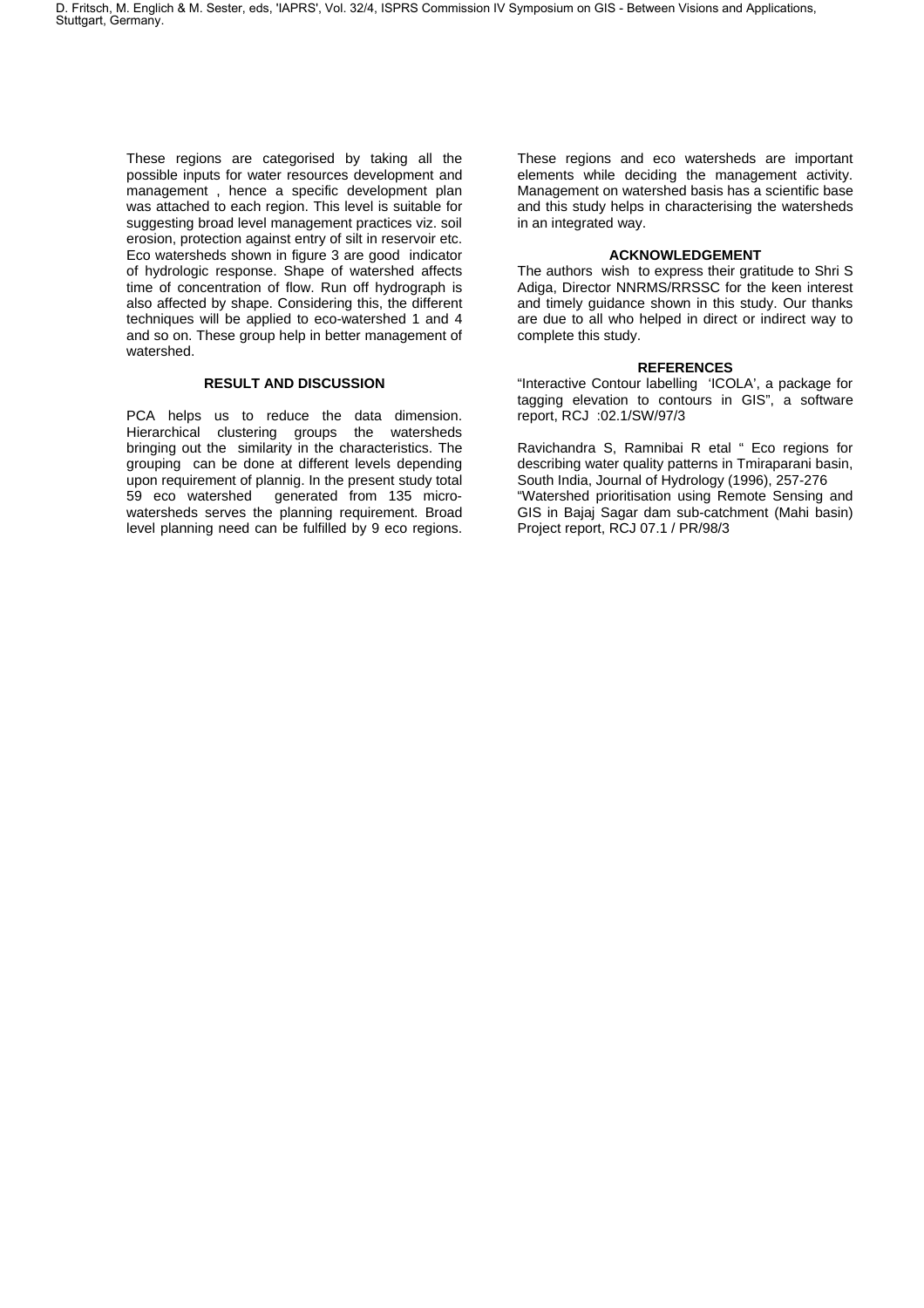| Parameter                | <b>Units</b> | <b>Minimum</b> | <b>Maximum</b> | Mean      | <b>Standard</b>  |
|--------------------------|--------------|----------------|----------------|-----------|------------------|
|                          |              |                |                |           | <b>Deviation</b> |
| Area                     | sq. km       | 1.08           | 16.27          | 5.45      | 2.06             |
| Elevation                | meters       | 255            | 543            | 406.86    | 76.83            |
| <b>Total streams</b>     |              | 12             | 298            | 57.29     | 31.29            |
| Stream length            | meters       | 4009           | 84100          | 20965.6   | 9282.25          |
| <b>Bifurcation ratio</b> |              | .65            | 9.76           | 2.43      | 1.28             |
| Circularity              |              | .23            | .76            | .53       | .12              |
| Drainage                 | meter/       | .01            | 1.92           | .45       | .35              |
| Density                  | sq. km       |                |                |           |                  |
| Stream                   | number/      | 4.22           | 20.72          | 10.55     | 3.05             |
| frequency                | sq. km       |                |                |           |                  |
| Settlement               | sq. km       | 0              | .22            | .02       | .04              |
| Crop land                | sq. km       | 0              | 5.29           | 1.36      | .82              |
| Good forest              | sq. km       | 0              | 3.670          | .62       | .71              |
| Moderate forest          | sq. km       | 0              | 1.50           | .34       | .30              |
| Degraded forest          | sq. km       | 0              | 3.39           | .92       | .78              |
| Forest blank             | sq. km       | 0              | 1.96           | $\cdot$ 1 | .24              |
| Scrub land               | sq. km       | 0              | 5.70           | 1.70      | 1.12             |
| Sandy area               | sq. km       | 0              | 1.20           | .13       | .16              |
| Water bodies             | sq. km       | 0              | 4.110          | .26       | .69              |
| <b>Hills</b>             | sq. km       | 0              | 4.89           | .69       | .88              |
| Pediment                 | sq. km       | 0              | 3.62           | .36       | .70              |
| <b>Buried pediment</b>   | sq. km       | 0              | 2.43           | $\cdot$ 3 | .44              |
| Pediplain                | sq. km       | 0              | 6.22           | 1.42      | 1.56             |
| Buried pediplain         | sq. km       | 0              | 7.87           | 1.29      | 1.67             |

# Table 1 : Statistical summary of data for 135 micro-watersheds of Erau watershed